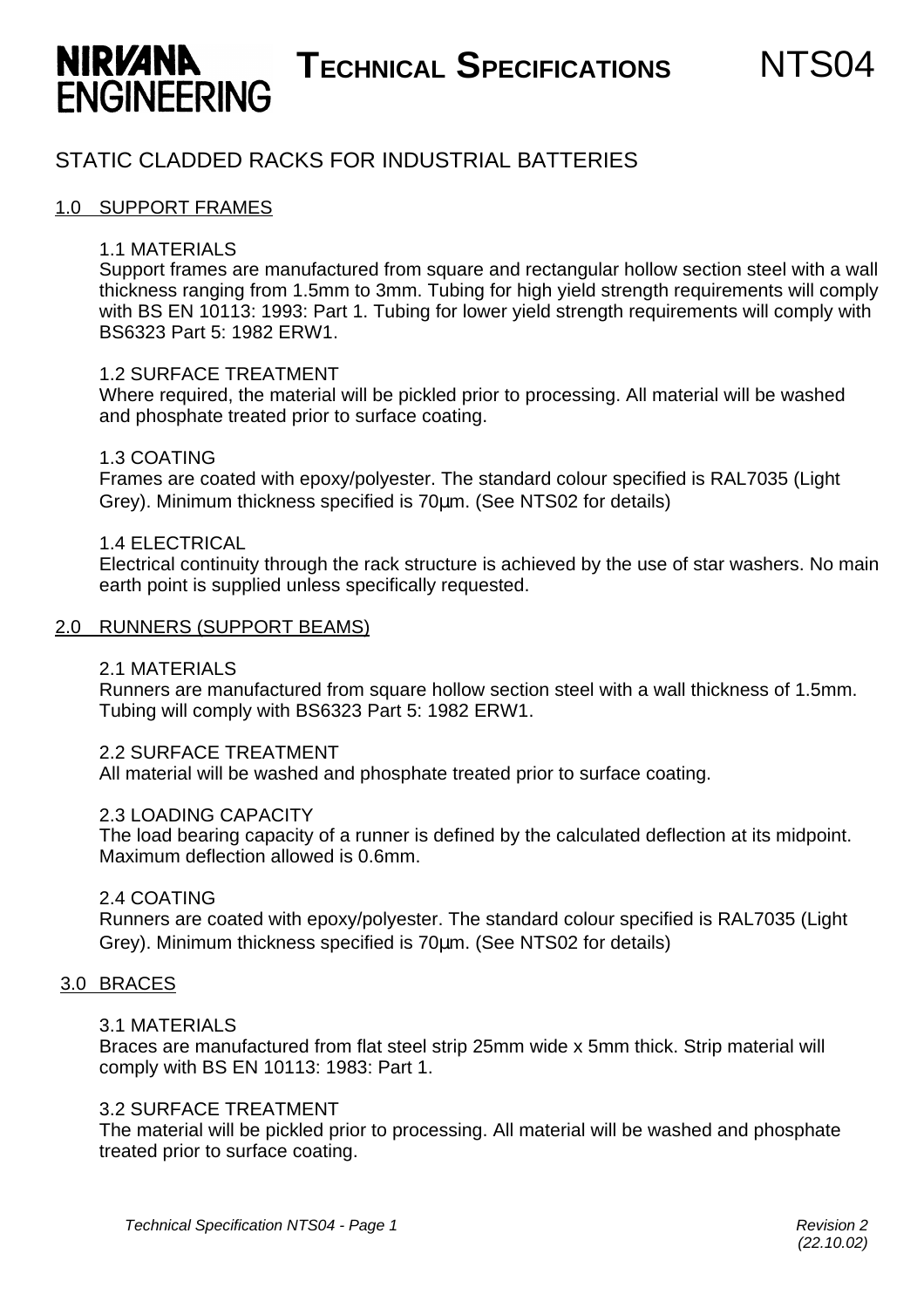# **TECHNICAL SPECIFICATIONS** NTS04

### STATIC CLADDED RACKS FOR INDUSTRIAL BATTERIES

#### 3.3 COATING

**ENGINEERING** 

**NIRVANA** 

Braces are coated with epoxy/polyester. The standard colour specified is RAL7035 (Light Grey). Minimum thickness specified is 70μm. (See NTS02 for details)

#### 4.0 PANELWORK & MOUNTING BRACKETS

#### 4.1 MATERIALS

Panels are manufactured from 1.2mm cold reduced steel sheet in accordance with BS1449: Part 1: 1983, Grade 4. Panel mounting brackets are manufactured from 2mm hot rolled steel sheet in accordance with BS1449: Part1: 1983, Grade 4.

#### 4.2 SURFACE TREATMENT

Where require (hot rolled) the material will be pickled prior to processing. All material will be washed and phosphate treated prior to surface coating.

#### 4.3 ELECTRICAL

All external panelwork will be fitted with a welded earthing point. A suitable cable connector will be supplied with each panel to ensure all exterior parts can be effectively earthed.

#### 4.5 SECURITY

As standard, panels are designed to be secured by M6 screwed fixings. At extra cost, they can be supplied with key operated locks for enhanced security.

#### 4.4 COATING

Panels and mounting brackets are coated with epoxy/polyester. The standard colour specified is RAL7035 (Light Grey). Minimum thickness specified is 70μm. (See NTS02 for details)

#### 5.0 FASTENERS

#### 5.1 MATERIALS

All male fasteners will comply with BS3692 or DIN931 and will be grade 8.8. All female fasteners will comply with DIN934 and will be grade 8.

#### 5.2 COATING

All fasteners are to be supplied in a Bright Zinc Plate condition.

#### 5.3 TORQUE SETTINGS

All fasteners should be torqued to the following figures on rack assembly.

M6 10Nm M8 23Nm M10 32Nm